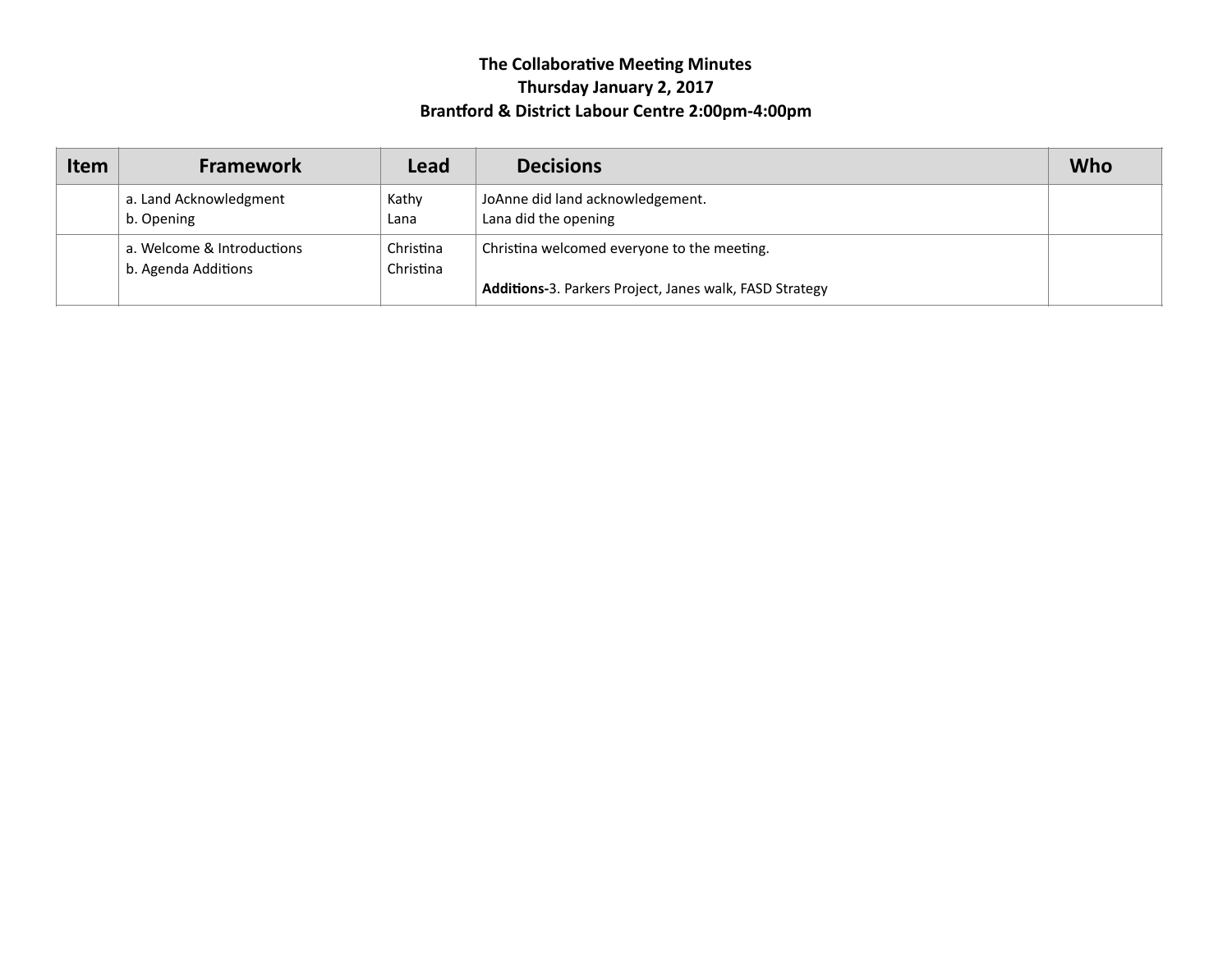Community Initiatives Updates:

- Youth CI
- Wellesley
- Homelessness
- Indigenous
- BCC
- Paris Health Hub
- Drug Strategy
- **Healthy Brantford**
- Safe Brantford
- Graduate Brantford
- Volunteerism
- Open

Round Robin Christina wants to regroup with everyone about what is going on in our community, recognizing that everyone sits at different tables. The GRHC could be a great meeting for everyone to debrief and focus on ways to eliminate sitting at so many other tables.

## **Brantford-Brant Youth Collective Impact**

They applied to the Youth Opportunities Fund in the fall and have made it to the second phase. Currently waiting to hear back about \$1.2M in funding to support the implementation of developmental assets training in Brantford/Brant. The Chairs are Alex Graham and Deanna Searle (Boys and Girls Club).

# **Wellesley Foundation Youth Project**

Flora reported on the support for success funded by Ministry of Advanced Education. This is a research project to develop a more cohesive connected system and will be in partnership with Woodview. Four communities were selected: Brantford, Kingston, Scarborough and Peel. Woodview will ensure that Wellesley will receive all of the information and not duplicate the processes that are already in place in the community. They are hiring 2 staff, 1 for community engagement (Woodview staff) and the other for research (Wellesley). Flora made copies of the project overview and handed them out to the group. They are hoping to have this running by the end of January and it is for the community at large.

#### **Homelessness - Drop In at Salvation Army Booth Centre**

JoAnne commented that there is a possibility to use the Salvation Army space on Dalhousie Street (the Booth Centre) as an adult drop in/resource centre. The library is close and has been a friendly place for people to go. However there has been issues with people sneaking in overnight to find places to sleep and people are become bolder and openly spreading out their drug paraphernalia in the washrooms. Homelessness is an issues in Brantford. The Salvation operates as a halfway house for men up stairs. There is lots of space and the Salvation Army is willing and committed to using their dollars to renovate. A needs assessment will need to be done along with commitment from partners. There are some questions that need answers first such as partner meeting space for time with clients and rent costs, etc. If it is a space that will be utilize by people who are needing this type of resource. The Welcome-In at the Yes Church was designed to be used for this purpose so this need to be further explored as some of their program participants would rather gather away from the Downtown area. There will be a meeting in the near future after the City of Brantford does some investigation.

### **Youth Hub**

Christina commented that all of the governments are providing funding for youth programs. Brant Community Healthcare System has an early identification service drop in for youth with mental health concerns ages are 17-25.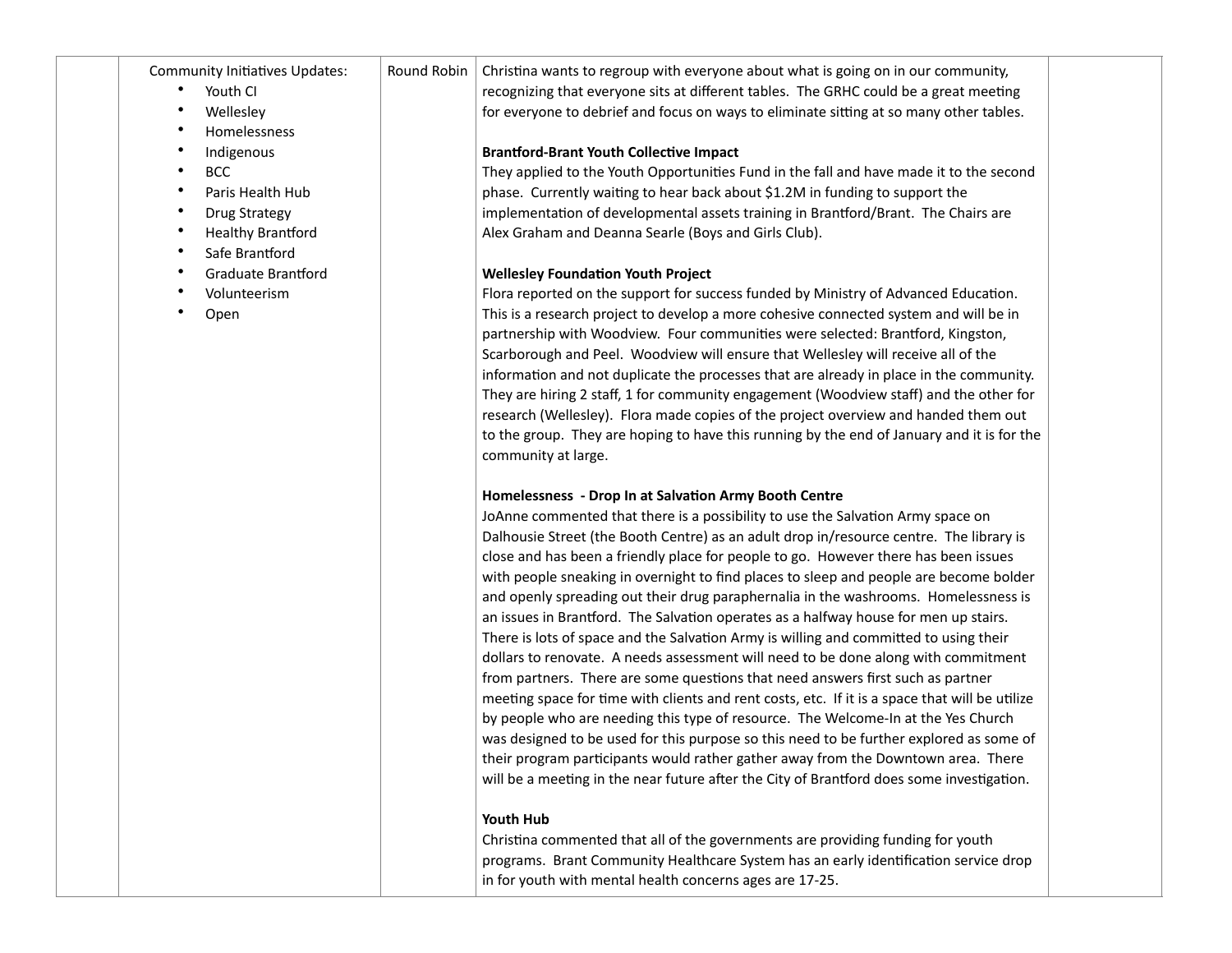| Community Engagement/Development<br>Advisory<br><b>Meeting Tuesday</b><br>Recommendations | Kathy  | Kathy informed everyone that the new name for the group will be Community<br>Development Advisory Group. The group has been working on a Terms of Reference and<br>working towards creating an environment of trust. This work is needed, from a social<br>analysis perspective, for the Ontario Trillium Foundation Grant proposal that we will<br>need submit before the end of year. Once the Terms of Reference is completed we will<br>send to the group.                                                                                                                                                                                                                                                                                                                                                                                                                                                                                                                                                                | <b>Action: Once</b><br>the Terms of<br><b>Reference is</b><br>complete it will<br>be sent out to<br>the group.                                                                   |
|-------------------------------------------------------------------------------------------|--------|-------------------------------------------------------------------------------------------------------------------------------------------------------------------------------------------------------------------------------------------------------------------------------------------------------------------------------------------------------------------------------------------------------------------------------------------------------------------------------------------------------------------------------------------------------------------------------------------------------------------------------------------------------------------------------------------------------------------------------------------------------------------------------------------------------------------------------------------------------------------------------------------------------------------------------------------------------------------------------------------------------------------------------|----------------------------------------------------------------------------------------------------------------------------------------------------------------------------------|
| <b>GRHC Forum Updates</b><br>a. Health systems<br>b. Education update                     | Pamela | <b>Health Systems Update</b><br>a. We had Part 1 on November 22 <sup>nd</sup> and now we are trying to identify what the 2 <sup>nd</sup> Part<br>should look like. We have a report from the 1st forum that was not sent out to the group<br>as we were going to send with the Part 2 invite that has not happened. The report<br>indicates what the outcomes were. Integration and coming up with a common goal and<br>moving forward together.<br>For the 2 <sup>nd</sup> forum should we find out what the issues are of the residents and determine<br>how we can address them? Should we facilitate the integration instead of creating an<br>organized body that already exists? Lucy and Jane both feel we should focus on what is<br>successful and work with what we have as Health is so big. We have to do something<br>different and structure ourselves differently. The Ministries are encouraging working<br>together and City and County are on the same page so we can work on getting the<br>messaging out. | <b>Action: Health</b><br><b>Systems will</b><br>meet and send<br>report to<br>everyone.<br><b>Action: Tracy</b><br>will send<br><b>Health Systems</b><br>report to the<br>group. |
|                                                                                           |        | Marg suggested that we send out communication to all that attended the 1st forum,<br>however we are unsure what the explanation would be. Rishia suggested possibly<br>having the 2 <sup>nd</sup> forum to collect the data and sort through it instead of cancel it. There is<br>a wealth of information out there and we could share it with the groups.<br><b>Education Forum Update</b><br>b. We are hoping to reach out to Education Works for their support with the forum. The<br>group decided it was best to postpone the one planned for January 18th, we now have a<br>new date March 21 <sup>st</sup> from 9-12 at Six Nations Polytechnic. We are trying to sort out<br>what it may look like, who we would invite and ways to move forward with Graduate<br>Brantford. We want to leave opportunity for all of the other new ideas that may come<br>out with. The group suggested possibly having guest speakers attend.                                                                                        | Action: If you<br>would like to<br>be a part of the<br>planning team<br>contact Tracy.                                                                                           |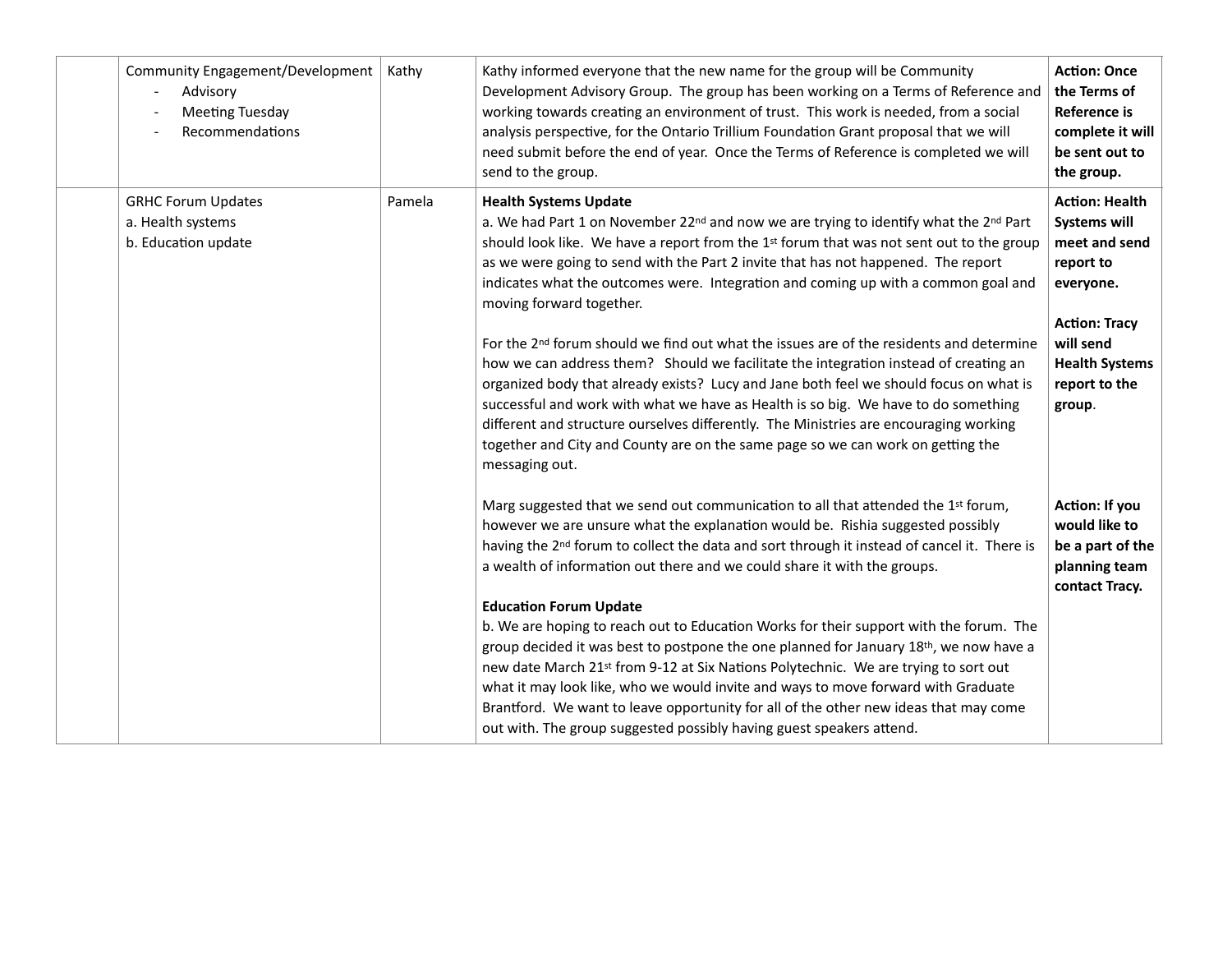| <b>GRHC Website update</b>                                                                                              | Co-chairs/<br>Kathy<br>Maria<br>Visocchi | The Communications Advisory Group have been working on content and scheduling<br>with lots of help from Maria and Veronica. We are aiming for the website to be ready at<br>the end of March. We would like to have Collaborative members test the site and<br>provide us with feedback. The website launch date will be April 26th at the annual<br>breakfast celebration. Christina added that anyone can post their link as a partner to<br>the GRHC website.<br>Maria mentioned that categories and headings have been updated based on<br>the diversity that is being conveyed and reading all demographic groups.<br>Kathy has asked certain experts to develop the content. Once finished they will<br>send to the communication specialists to change to plan language. Veronica<br>will be providing training for staff.<br>Veronica, Lacey and Maria met yesterday to determine how to integrate the<br>Drug Strategy on the GRHC site.<br>We are looking at doing a video at some point this year of events that have<br>taken place. The video would be played at the Annual Breakfast in 2019.<br>We will be purchasing swag to give away at the Breakfast.<br>Christina would like to have volunteer related options on our website. The City<br>has a link that Maria will link to our website. Jane commented that the 211<br>information database could be linked. | <b>Action: Once</b><br>site is finished<br><b>Tracy will send</b><br>the link to the<br>Collaborative<br>to test. |
|-------------------------------------------------------------------------------------------------------------------------|------------------------------------------|-------------------------------------------------------------------------------------------------------------------------------------------------------------------------------------------------------------------------------------------------------------------------------------------------------------------------------------------------------------------------------------------------------------------------------------------------------------------------------------------------------------------------------------------------------------------------------------------------------------------------------------------------------------------------------------------------------------------------------------------------------------------------------------------------------------------------------------------------------------------------------------------------------------------------------------------------------------------------------------------------------------------------------------------------------------------------------------------------------------------------------------------------------------------------------------------------------------------------------------------------------------------------------------------------------------------------------------------------------------------------------------|-------------------------------------------------------------------------------------------------------------------|
| <b>Communication Plan</b>                                                                                               | Co-chairs<br>Kathy                       | Everyone received the final Communication Plan that JoAnne and Christina are going to<br>sign. Kathy handed out a list of the ongoing communication activities planned for the<br>GRHC.<br>The group discussed that the momentum seems very fast with everything that is<br>happening. Marg commented that we are at the bottom of a pyramid and that all<br>activities that are happening are trying to reach the same goal. We are working towards<br>heading onward and upward. JoAnne commented that it is moving fast but that it is ok.<br>We need momentum to keep action tables going in the right direction so things aren't<br>getting lost.                                                                                                                                                                                                                                                                                                                                                                                                                                                                                                                                                                                                                                                                                                                              | Action:<br><b>Regroup and</b><br>meet with the<br><b>Health Systems</b><br><b>Planning Team</b>                   |
| CI Measures & Developmental<br>Evaluation<br><b>GRHC Structure/BCHU Mandate</b><br><b>OTF Proposal/Evaluation Focus</b> | Christina                                | deferred                                                                                                                                                                                                                                                                                                                                                                                                                                                                                                                                                                                                                                                                                                                                                                                                                                                                                                                                                                                                                                                                                                                                                                                                                                                                                                                                                                            |                                                                                                                   |
| Announcements                                                                                                           |                                          | none                                                                                                                                                                                                                                                                                                                                                                                                                                                                                                                                                                                                                                                                                                                                                                                                                                                                                                                                                                                                                                                                                                                                                                                                                                                                                                                                                                                |                                                                                                                   |
| Next meeting<br>Mid April                                                                                               | Co-chairs                                | The group decided to have the next meeting before the breakfast on April 12th. Tracy<br>will send out a meeting request to the group and will send out a call for agenda items<br>the week before. The group would like focused conversations and visions on the<br>community and determine some action items that could lead to change.                                                                                                                                                                                                                                                                                                                                                                                                                                                                                                                                                                                                                                                                                                                                                                                                                                                                                                                                                                                                                                            | <b>Action: Tracy</b><br>will send out a<br>meeting<br>request for<br>April 12th.                                  |